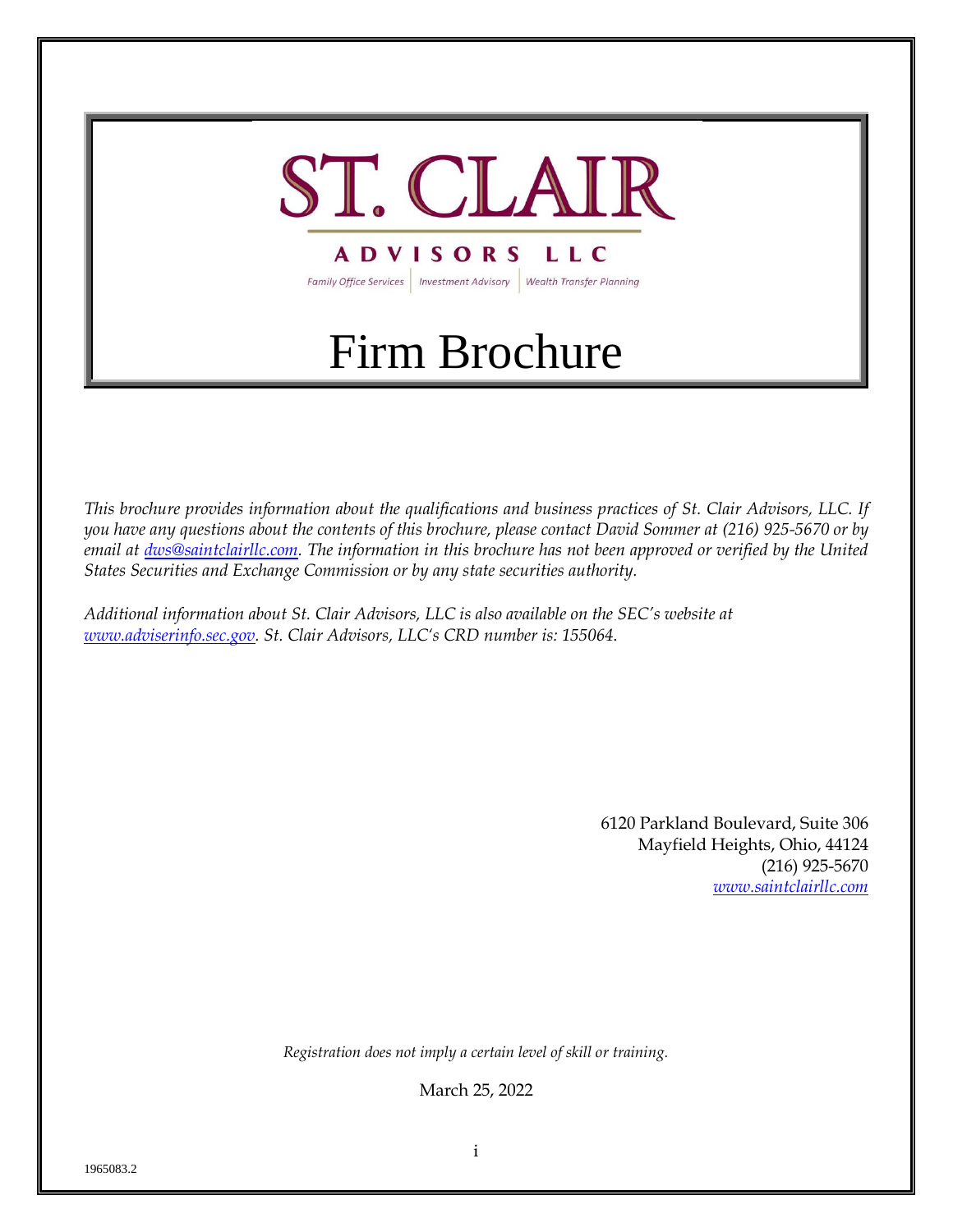# Item 2: Table of Contents

| <b>Table of Contents</b> |  |
|--------------------------|--|
|                          |  |
|                          |  |
|                          |  |
|                          |  |
|                          |  |
|                          |  |
|                          |  |
|                          |  |
|                          |  |
|                          |  |
|                          |  |
|                          |  |
|                          |  |
|                          |  |
|                          |  |
|                          |  |
|                          |  |

I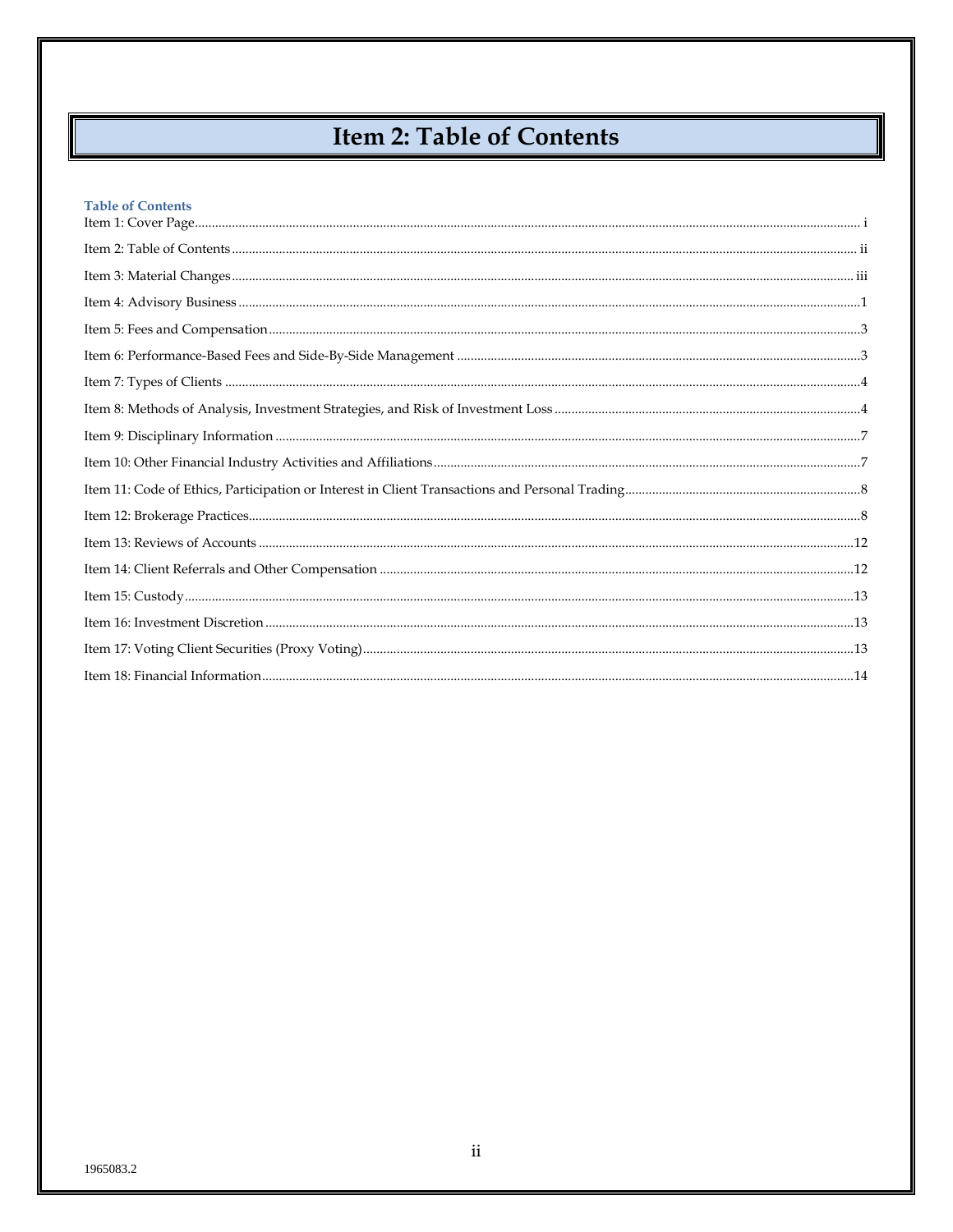# <span id="page-2-0"></span>**Item 3: Material Changes**

The United States Securities and Exchange Commission ("SEC") adopted "Amendments to Form ADV" in July 2010. This Firm Brochure, dated as of March 25, 2022, is our newest disclosure document prepared in accordance with the SEC's requirements and rules. This Item 2 is used to provide our clients with a summary of new and/or updated information. We will inform you of the revision(s) based on the nature of the updated information.

Consistent with the new rules, we will ensure that you receive a summary of any material changes to this and subsequent Brochures within 120 days of the close of our fiscal year, December 31. Furthermore, we will provide you with other interim disclosures about material changes as necessary.

There were no material changes during the previous fiscal year.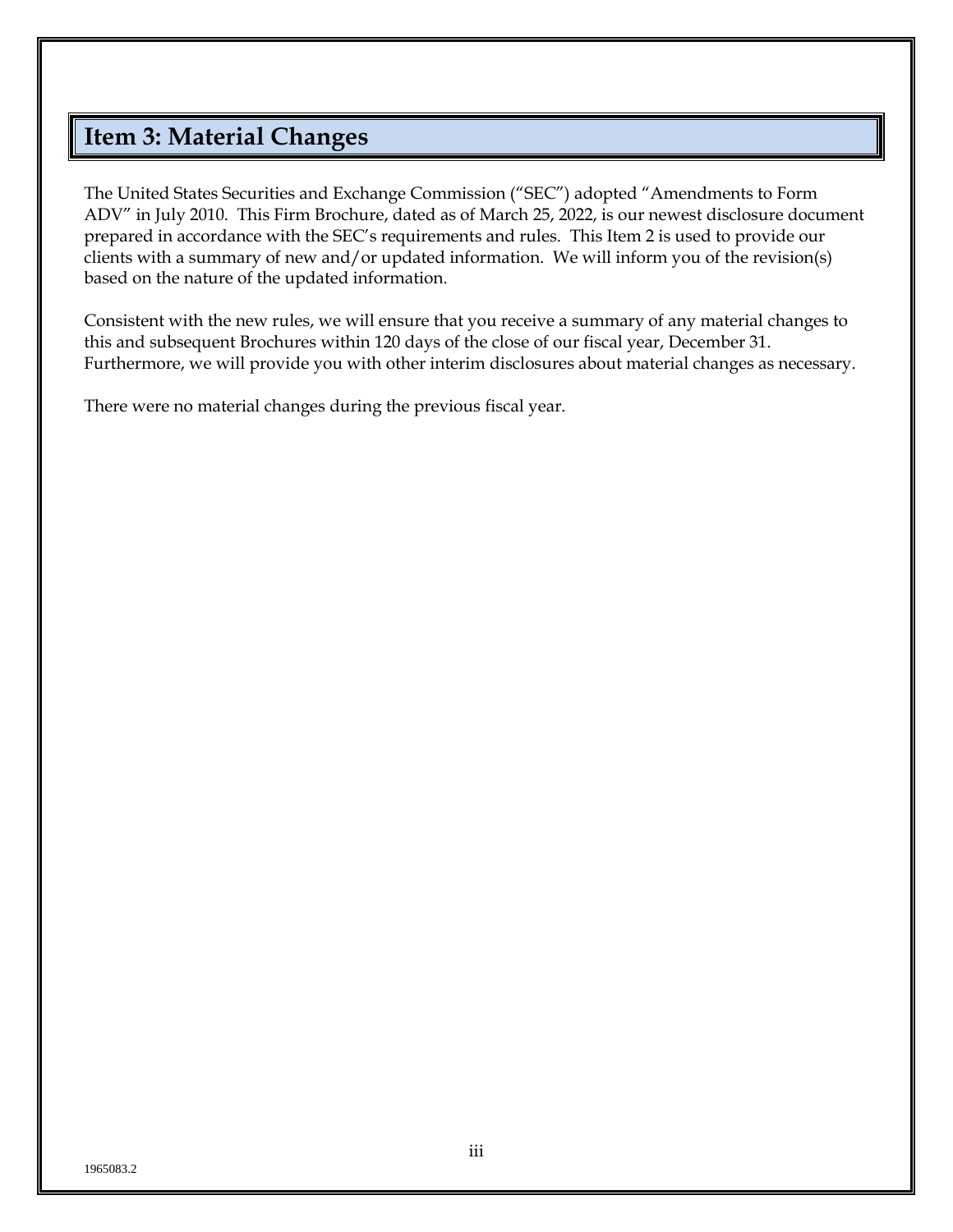# <span id="page-3-0"></span>**Item 4: Advisory Business**

#### **Description of the Advisory Firm**

St. Clair Advisors ("SCA," "we," "our," or "us") was founded in 2010 as an independent, practitioner owned, multi-family office serving the broad financial needs of a select group of wealthy families, business owners and corporate executives. Our clients demand an objective, integrated approach to wealth management—one that links comprehensive tax and financial planning with sophisticated investment counseling. We meet these demands by providing comprehensive, integrated wealth management services.

St. Clair Advisors is managed by its four Principals:

Ronald E. Bates – Chairman David W. Sommer – Chief Executive Officer, Chief Investment Officer and CCO Craig A. Steinbrink – Chief Operating Officer Fred G. Botek – Director of Tax and Family Office Services

#### **Types of Advisory Services**

Our wealth management services include investment advisory, tax planning and compliance, wealth transfer and charitable planning. Specifically, these services include:

- Development of an appropriate integrated asset allocation plan
- Selection and placement of appropriate investment strategies and/or individual securities
- Objective investment performance evaluation
- Estate planning and net worth analysis
- Tax planning and compliance
- Cash flow analysis and budgeting
- Bill Pay Services
- Property/Casualty and Life Insurance reviews

We integrate our investment advisory and financial planning services to create efficient, highly customized financial plans that result in the simplification of our clients' financial affairs. Once we develop these plans, we add further value by serving as the single point of contact for other professionals that currently provide services to its clients which results in the efficient implementation of the plan.

#### **Selection of Other Advisors**

We may direct client assets to third-party money managers for management on a discretionary basis. Before selecting these managers, we will ensure that third-party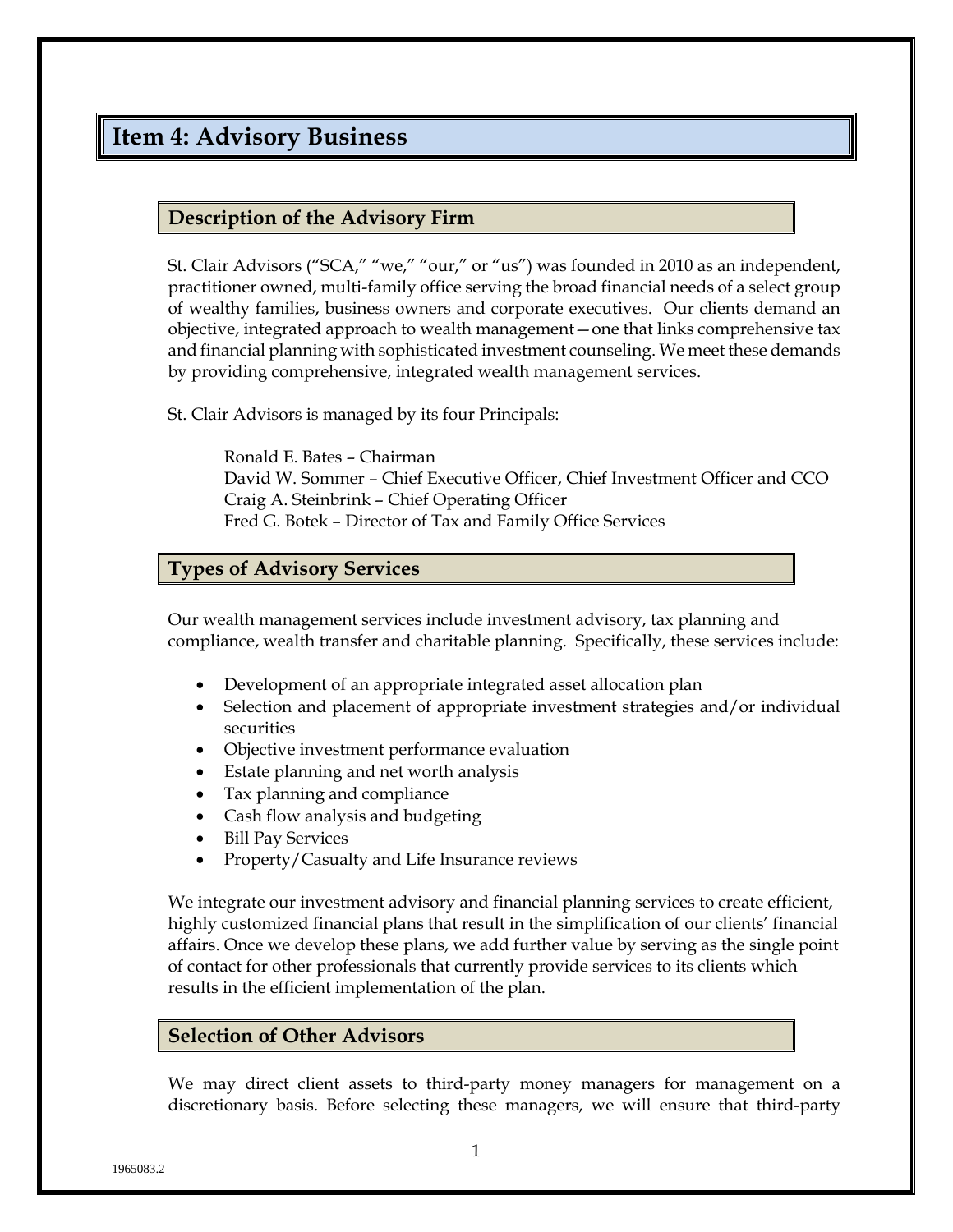managers are properly licensed and/or registered and that such third-party money manager's investment strategies meet client objectives.

#### **Services Limited to Specific Types of Investments**

Within the scope of our responsibilities as investment counsel to clients, we use thirdparty money managers, mutual funds, ETFs, individual equities, fixed income instruments, debt securities, real estate, hedge funds, REITs, private placements, and government securities. We may also use other securities to help diversify a portfolio when appropriate.

#### **Client Tailored Services and Client Imposed Restrictions**

We offer the same suite of services to all clients. However, client financial plans and investment portfolios are dependent upon each client's specific financial situation. The implementation and execution of these plans can differ among clients and is dictated by each client's specific goals, objectives, time horizon, tax bracket and tolerance for risk.

Clients may impose restrictions on investing in certain securities or types of securities in accordance with their values or beliefs. However, if the restrictions prevent us from properly implementing recommended investment strategies, or if the restrictions would require us to deviate from our standard suite of services, we reserve the right to terminate our relationship as investment adviser with such client.

#### **Wrap Fee Programs**

We do not participate in any wrap fee programs.

#### **Amounts under Management**

SCA has the following assets under management:

|               | Discretionary Amounts:   Non-discretionary Amounts: | Date Calculated: |
|---------------|-----------------------------------------------------|------------------|
| \$847,806,060 | None                                                | 12/31/2021       |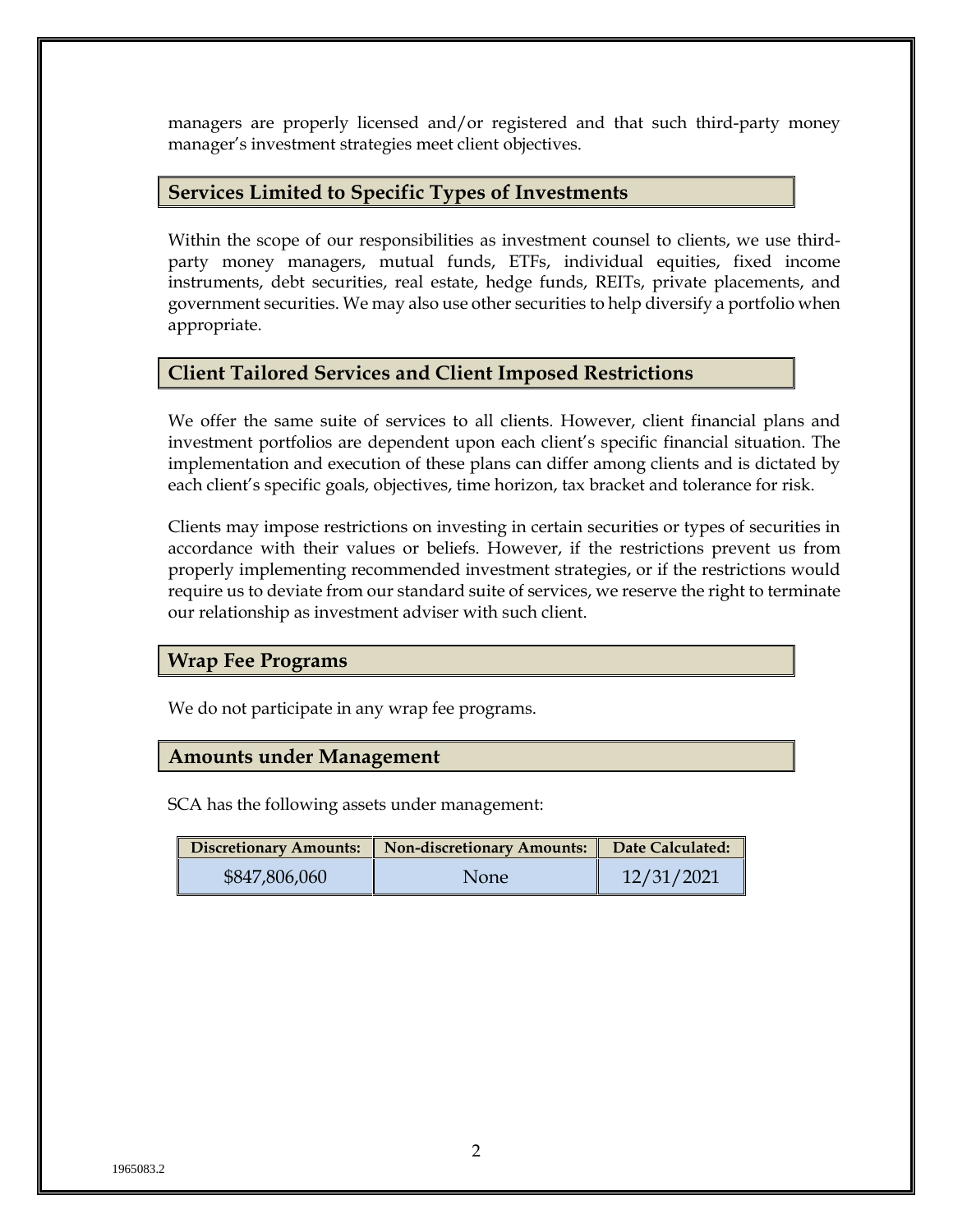## <span id="page-5-0"></span>**SCA Item 5: Fees and Compensation**

#### **Fee Schedule**

The fees for our comprehensive Wealth Management Services are based on a percentage of assets advised upon. The Wealth Management Service base fee ranges from 0.20% to 1%per year of assets under management. Depending upon the complexity of the client's financial affairs and/or the amount of assets under management, some or all our services may be provided, and a fixed annual retainer fee or hourly charges may be negotiated. Our Wealth Management fee may vary from client to client.

#### **Payment of Fees**

Fees are paid quarterly, in advance, but never more than one quarter in advance. Clients may terminate their Investment Advisory Agreement with thirty days' written notice. Refunds are given on a prorated basis based on the number of days remaining in a quarter at the point of termination. Fees are paid by a clients' custodian directly from the client's accounts to us with client's prior written authorization.

#### **Clients Are Responsible for Third-party Fees**

Clients are responsible for the payment of all third-party fees which could include external money managers' fees, custodian fees, investment platform fees, mutual fund fees, transaction fees, performance reporting fees, wire fees, etc. Those fees are separate and distinct from the fees and expenses charged by us. Please see Item 12 of this brochure regarding broker/custodian fees and practices.

#### **Outside Compensation for the Sale of Securities to Clients**

Neither SCA nor its supervised persons accept any compensation for the sale of securities or other investment products, including asset-based sales charges or service fees from the sale of mutual funds.

## <span id="page-5-1"></span>**Item 6: Performance-Based Fees and Side-By-Side Management**

We do not charge performance-based fees or other fees based on a share of capital gains on or capital appreciation of the assets of a client.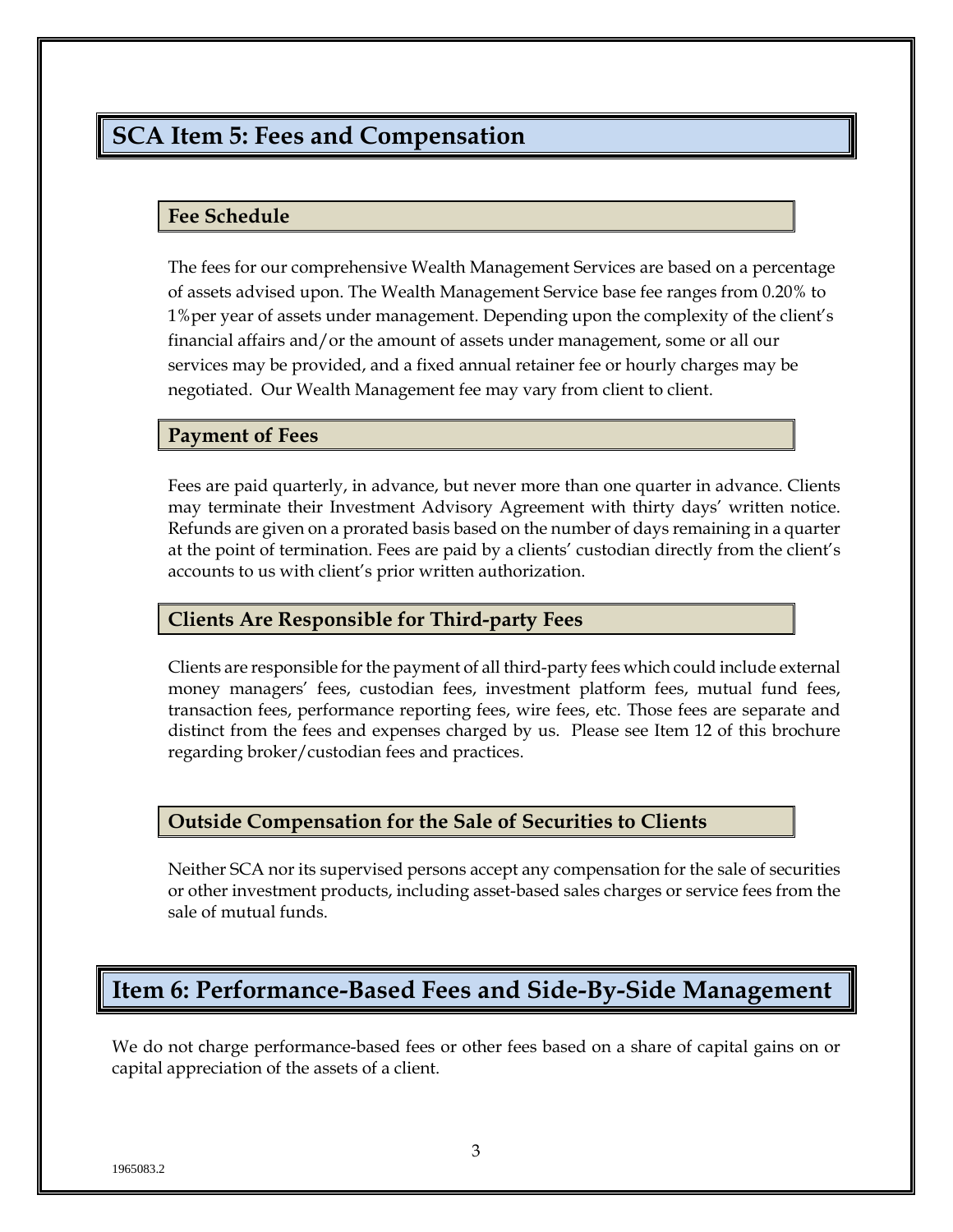# <span id="page-6-0"></span>**Item 7: Types of Clients**

We provide investment advice and/or management supervisory services to High-Net-Worth Individuals, individuals (other than High-Net-Worth) and other related entities, including foundations and trusts.

#### **Minimum Account Size**

Our minimum account size is \$5,000,000, which we may waive.

## <span id="page-6-1"></span>**Item 8: Methods of Analysis, Investment Strategies, and Risk of Investment Loss**

#### **Methods of Analysis**

We believe the most prudent way to assume risk in client portfolios is to first determine how much risk is appropriate for a client, construct a diversified portfolio reflecting that level of risk, and then make disciplined, incremental allocation decisions to maintain that risk level. We also believe that effective diversification requires an investment policy that goes beyond the traditional asset classes of equities and fixed income and includes "alternative" asset classes that may exhibit diverse correlations to both stocks and bonds.

We are an "open architecture" advisor which means we objectively combine active and passive strategies in client portfolios to maximize after tax, after fee returns while seeking to minimize risk. As such, we select from a wide array of potential investment strategies and managers on behalf of clients.

The first question that we must answer is whether active management is warranted in each asset class, or whether it would be more efficient to gain exposure to an asset class via a passive approach such as an index fund or ETF. We favor an active approach in less efficient asset classes.

Taking an active approach to gaining access to an asset class requires the selection of an actively managed investment strategy. We select active third-party managers based on the following criteria:

- Sound and intuitive investment thesis
- Rigorous investment process that is repeatable over time
- Risk-adjusted, after tax, after fee performance that justifies an active management fee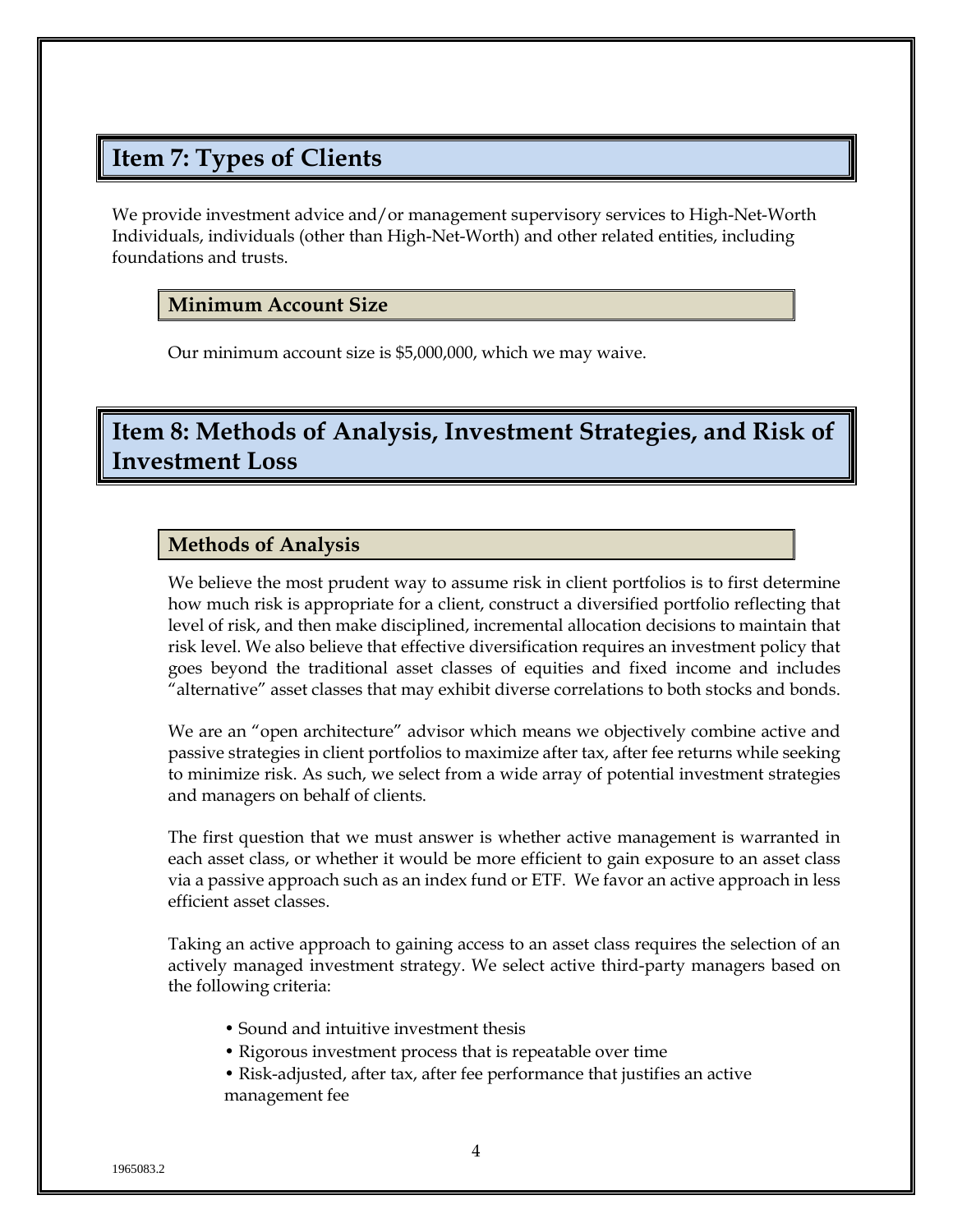- Performance through varied market environments that is consistent with expectations, based on the investment thesis
- Strong peer rankings over multiple periods
- Experienced portfolio management team
- Well-established back-office, compliance, and client service functions
- Available capacity, particularly in constrained asset classes

We will always act in the best interests of our clients, including the determination of which third-party manager(s) to recommend to clients. We do not receive any additional compensation from these managers, and we are only compensated based upon the fees set forth in Item 5.

We do not accept any payment in return for choosing any investment strategy. We partner with independent third-party due diligence providers to monitor and evaluate individual securities and investment strategies on an ongoing basis.

SCA defines the alternative asset class as consisting of both "liquid alternatives" that provide full transparency and daily liquidity, and "private placement alternatives" which typically require multiyear holding periods and limited liquidity. In either case, we seek proven asset classes that have provided meaningful long-term appreciation and/or demonstrated meaningful diversification benefits versus publicly traded equities and fixed income. Examples of these asset classes include master limited partnerships, real estate, private equity/debt, hedged equity, absolute return / low volatility, and high yield debt strategies. These investment strategies provide additional diversification in clients' portfolios as well as providing client portfolios with a wider array of tactical allocations.

*Investing in any investment strategy and/or individual security involves a risk of loss, which clients should be prepared to bear.*

#### **Investment Objectives**

Our investment philosophy is based upon broad diversification and includes five distinct investment objectives. As previously described, we strive to ensure that clients are exposed to an appropriate level of investment risk based upon their circumstances. Below is a description of each objective:

**Conservative:** The Conservative objective is appropriate for investors seeking investments primarily focused on the preservation of capital with a secondary desire for some growth and a modest level of current income. Investors in this category may utilize a modest equity allocation as a long-term inflation hedge to preserve purchasing power but must be willing to tolerate some fluctuations in principal.

**Income and Growth:** The Income and Growth objective is appropriate for investors seeking modest current income generation with a secondary provision for capital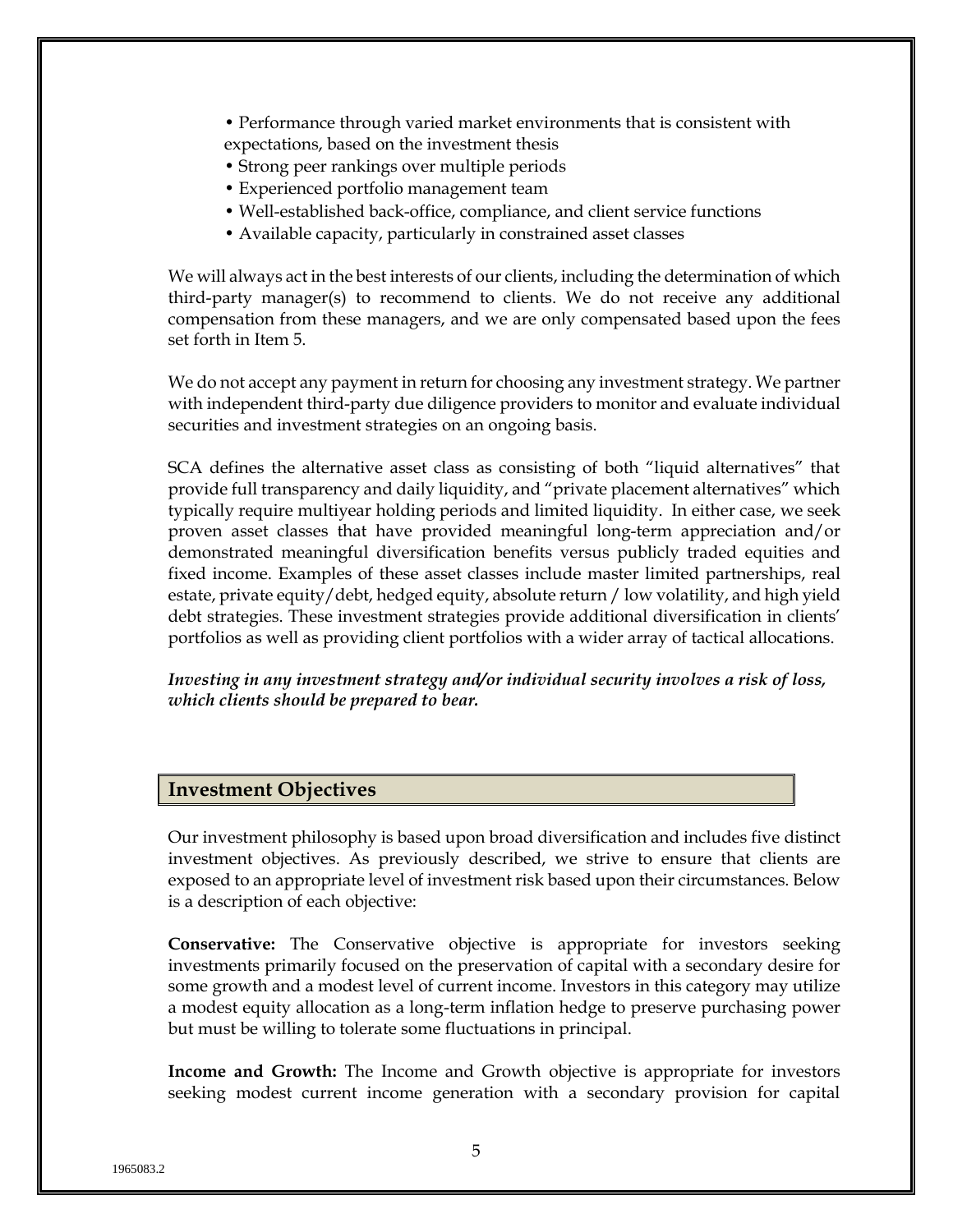appreciation. Investors in this category expect below average returns for accepting below average principal volatility.

**Moderate:** The Moderate objective is appropriate for investors seeking long-term investment appreciation from a combination of modest current income generation and capital appreciation. Investors in this category expect average returns in exchange for accepting average principal volatility.

**Growth:** The Growth objective is appropriate for investors primarily focused on achieving long-term capital appreciation, with a modest fixed income allocation to dampen volatility. Investors in this category expect to have above average returns for accepting above average risk.

**Aggressive Growth:** The Aggressive Growth objective is our most aggressive investment objective. This strategy is appropriate for investors seeking the highest long-term capital appreciation in exchange for significant portfolio risk and volatility. Investors in this category have no expectation of current income and can accept significant principal fluctuations.

#### **Private Placements**

From time to time, we recommend certain unregistered securities, known as private placements, to clients. In all cases, the private placements are offered by third parties, unaffiliated with us. In every instance, the private placement offering will have a disclosure document, called a Confidential Memorandum, or a Private Placement Memorandum ("PPM") that will be delivered to the client prior to investing. This document details the fees, expenses, and risks, among other things, of the investment.

#### **Material Risks Involved**

The investment strategies implemented in client portfolios may include exposure to publicly traded equity and fixed income securities as well as illiquid alternative investments. These illiquid alternative investment strategies include, but are not limited to private equity, private debt, private real estate, illiquid hedge, and other illiquid alternative investment strategies. Each of these has different risk characteristics:

**• Publicly-Traded Equities:** Risks include: market risk (the risk that an investment will decline in value); liquidity risk (the risk that a client will be unable to sell an asset at the price the client wants; economic risk (the risk of a general downturn in the economy, affecting a wide range of financial markets); and tax risk (the risk that the value of investments will be adversely affected by changing tax rates).

**• Publicly-Traded Fixed Income**: Risks of investing in fixed income are credit risk (the risk that the issuer of a bond may default on its payment obligations) and interest rate risk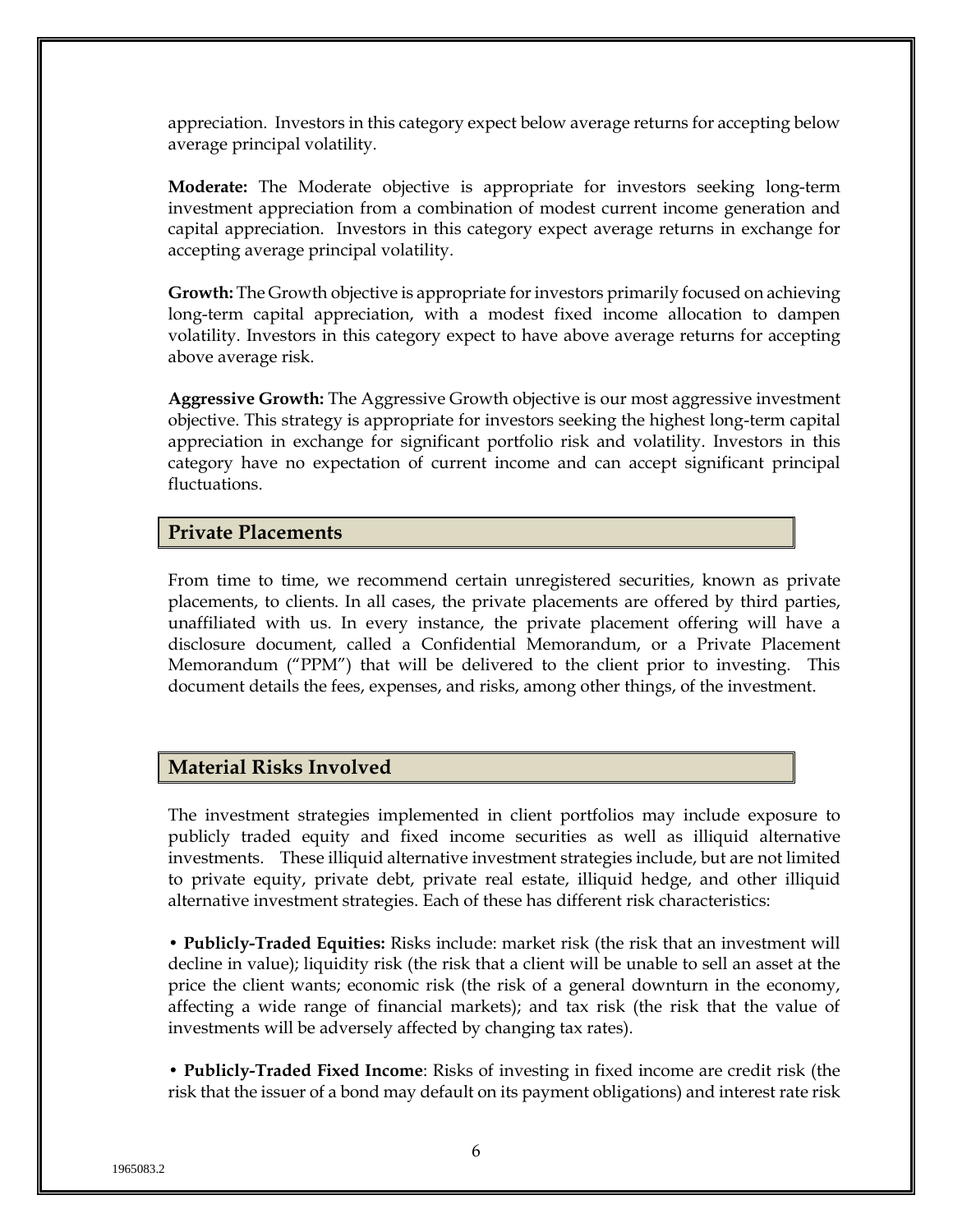(the risk that the value of a bond may change due to a change in the absolute level of interest rates).

**• Illiquid Alternative Investments (Private Placements):** These investments are particularly subject to liquidity risk. Some of these investments require a long-time horizon – frequently as long as 10 to 12 years – to realize an investment return. In addition, the fees related to some illiquid alternative investments typically are much higher than fees for conventional investments, such as mutual funds. This may reduce client's returns. As with all investments, the return of client principal is not guaranteed. Material loss of value is possible.

#### **Risks of Specific Securities Utilized**

We generally seek investment strategies or securities that do not involve significant or unusual risk beyond that of the general domestic and/or international equity markets, with the exception of some illiquid alternative investments. The investment decisions made by us and/or the money management firms selected by us will not always be profitable. As with all investments, the return of Client principal is not guaranteed. Material loss of value is possible.

### <span id="page-9-0"></span>**Item 9: Disciplinary Information**

There are no legal or disciplinary events that are material to a client's or prospective client's evaluation of SCA or the integrity of SCA management.

# <span id="page-9-1"></span>**Item 10: Other Financial Industry Activities and Affiliations**

#### **Registration as a Broker/Dealer or Broker/Dealer Representative**

Neither SCA nor its management persons are registered as a broker/dealer or as representatives of a broker/dealer.

**Registration as a Futures Commission Merchant, Commodity Pool Operator, or a Commodity Trading Advisor**

Neither SCA nor its management persons are registered as a Futures Commission Merchant, Commodity Pool Operator, or a Commodity Trading Advisor.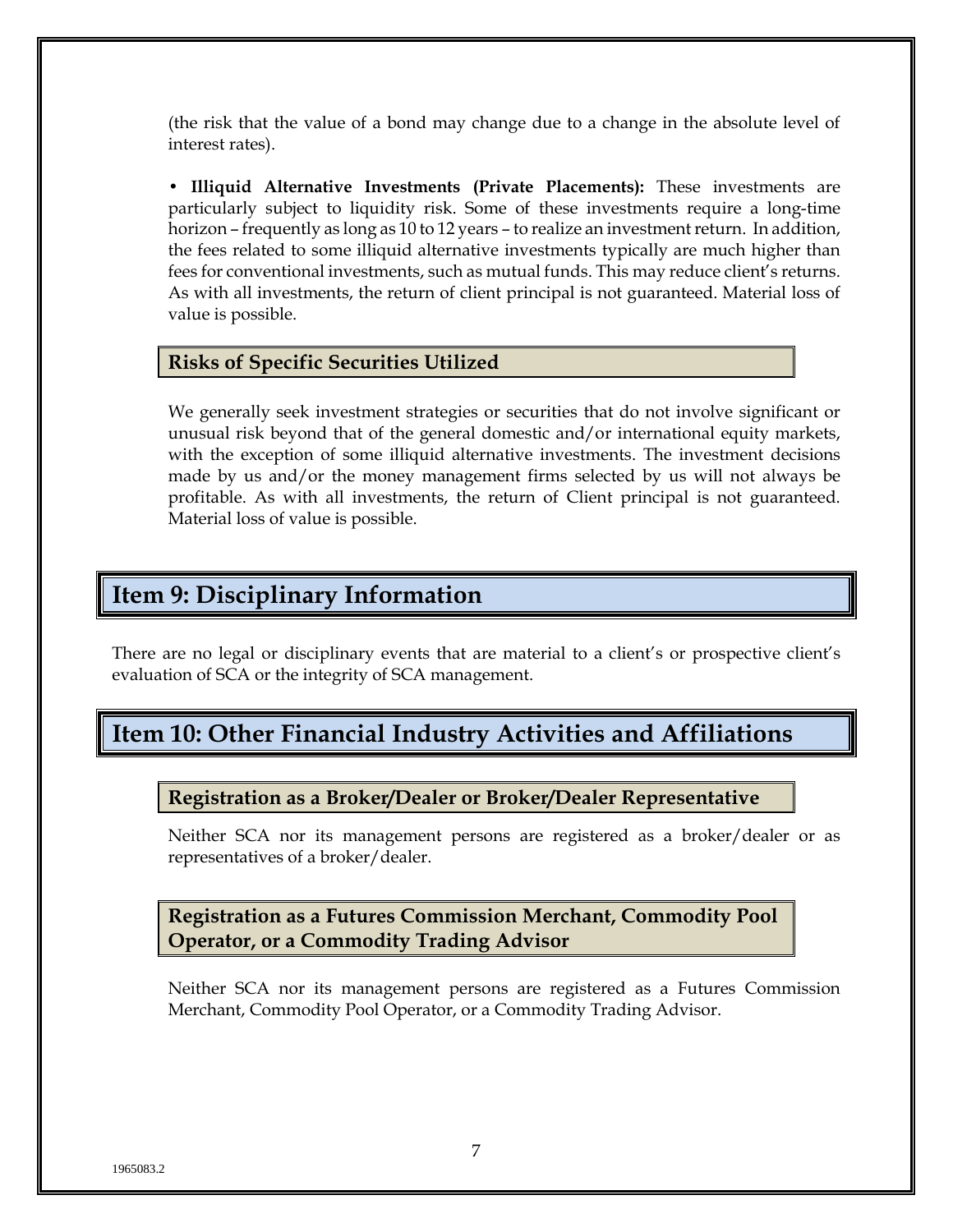#### **Registration Relationships Material to this Advisory Business and Possible Conflicts of Interests**

SCA does not have any relationships material to its registration. From time to time, we may recommend a private placement investment to our clients. In such instances, all potential conflicts of interest are disclosed in writing to the client in advance of their investment.

#### **Selection of Other Advisors or Managers and How This Advisor is Compensated for Those Selections**

SCA has no affiliations with other advisors or managers.

# <span id="page-10-0"></span>**Item 11: Code of Ethics, Participation or Interest in Client Transactions and Personal Trading**

#### **Code of Ethics**

SCA has adopted a Code of Ethics for all employees describing its standard of business conduct and fiduciary duty to its clients. The Code of Ethics includes provisions relating to the confidentiality of client information, a prohibition on insider trading, personal securities trading procedures, restrictions on accepting significant gifts, among other activities. All employees must acknowledge the terms of the Code of Ethics annually, or as amended. Any current or potential SCA client may request a copy of SCA's Code of **Ethics** 

#### **Investing Personal Money in the Same Securities as Clients**

From time to time, our employees may buy or sell securities for themselves that they also recommend to clients. This may provide an opportunity for employees to buy or sell the same securities before or after recommending the same securities to clients resulting in an employee profiting from the recommendations they provide to clients. We monitor employee trading to reasonably prevent conflicts of interest between us and our clients.

# <span id="page-10-1"></span>**Item 12: Brokerage Practices**

#### **Factors Used to Select Custodians and/or Broker-Dealers**

Client assets must be maintained in an account at a "qualified custodian", generally a broker-dealer or bank. SCA, independently owned and not affiliated with any broker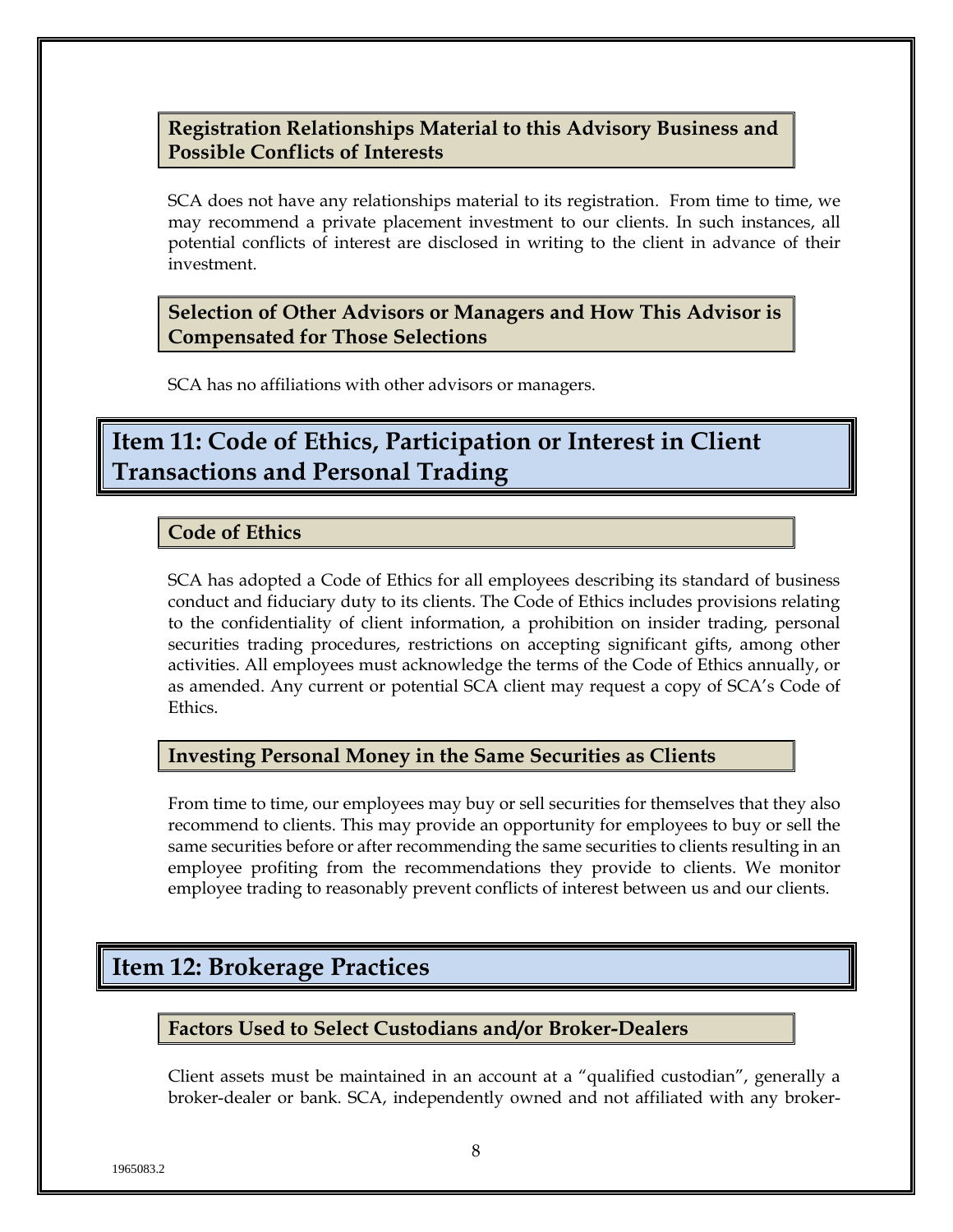dealer, seeks to recommend a custodian/broker who will hold client assets and execute transactions on terms that are most advantageous when compared to other available providers. We consider a wide range of factors which may include: quality of professional services, competitive pricing, reputation, financial strength, capability to execute, clear and settle trades, as well as availability of other products and services that benefit us and our clients (as discussed below):

- Combination of transaction execution services along with asset custody services (generally without a separate fee for custody)
- Capability to execute, clear and settle trades
- Capabilities to facilitate transfers and payments to and from accounts
- Breadth of investment products made available
- Availability of investment research and tools that assist us in making investment decisions
- Quality of services
- Competitiveness of the price of those services and willingness to negotiate them
- Reputation, financial strength, and stability of the provider
- Their prior service to SCA and to its other clients
- Availability of other products and services that benefit us

We recommend that clients use Charles Schwab & Co., Inc., a FINRA-registered brokerdealer, member SIPC, as the qualified custodian. Schwab will hold client assets in a brokerage account and buy/sell securities when we or a designated money manager instructs them to. While we recommend that clients use Schwab as custodian/broker, our clients decide whether to do so and will open an account with Schwab by entering into an account agreement directly with Schwab. Even though a client's assets are maintained at Schwab, SCA and its designated money managers can still use other brokers to execute trades for their accounts (see Brokerage and Custody Costs).

Schwab provides us with access to its institutional trading and custody services, which are typically not available to Schwab retail investors. These services are available to independent investment advisors on an unsolicited basis, at no charge to them so long as a total of at least \$10 million of the advisor's clients' assets are maintained in accounts at Schwab Advisor Services. Schwab's brokerage services include the execution of securities transactions, custody, research, and access to mutual funds and other investments that are otherwise generally available only to institutional investors or would require a significantly higher minimum initial investment than is required of our clients.

#### **Products and Services Available to SCA from Schwab**

Schwab Advisors Services is Schwab's business serving independent investment advisory firms like SCA. They provide us and our clients with access to its institutional brokeragetrading, custody, reporting and related services, many of which are not typically available to Schwab retail customers. Schwab also makes available various support services. Some of those services help us manage or administer client accounts while others help us manage and grow our business.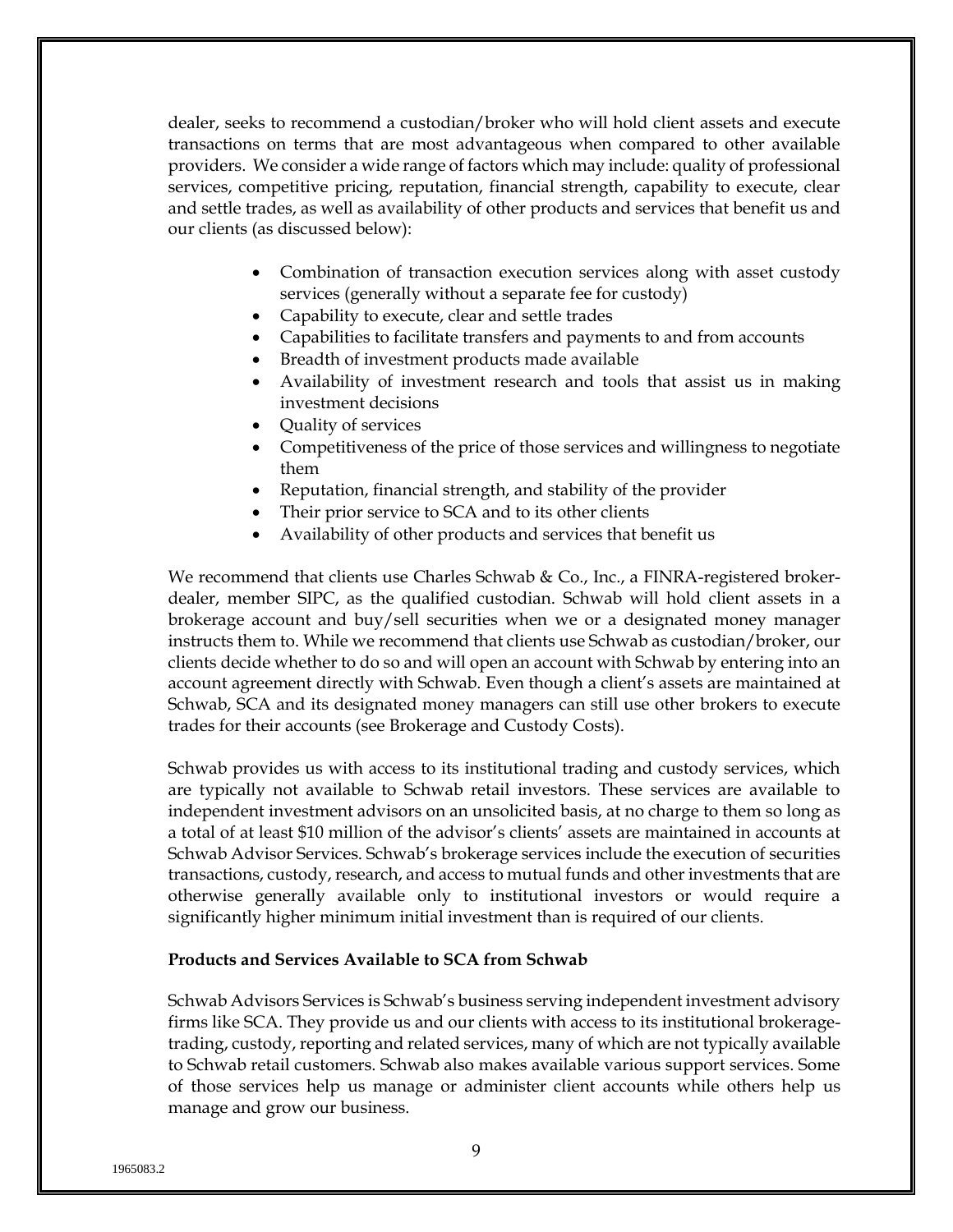#### **Brokerage and Clearing Costs**

For client accounts held at Schwab, Schwab generally does not charge separately for custody services but is compensated by charging commissions or other fees on trades that it executes or that settle into a Schwab account (for some accounts, Schwab may charge a percentage of the dollar amount of assets in the account in lieu of commissions). Schwab's commission rates and asset-based fees applicable to our clients' accounts were negotiated based on our commitment to maintain \$10 million of client assets in accounts at Schwab. The commitment benefits our clients because the overall commission rates/asset-based fees paid by our clients is lower than they would be if we had not made the commitment. In addition to commissions or asset-based fees, Schwab charges a flat dollar amount as "prime broker" or "trade away" fee for each trade that we or a designated money manager execute through a different broker-dealer, but where the securities bought or funds from securities sold are deposited into a Schwab account. These fees are in addition to the commissions or other compensation our clients pay the executing broker-dealer. Because of this, to minimize client trading costs, we have determined that having Schwab execute most of the trades for clients' accounts is consistent with its duty to seek "best execution" of trades.

#### **Services that benefit SCA Clients**

Schwab's institutional brokerage services include access to a broad range of investment products, execution of securities transactions and custody of client assets. The investment products available through Schwab include some of which we might not otherwise have access or that would require a significantly higher minimum initial investment by our clients.

#### **Services That May Not Directly Benefit SCA's Clients**

Schwab also makes available to us other products and services that benefit us but may not directly benefit our clients. These products and services assist us in managing and administering client accounts. They include investment research, both Schwab's own and that of third parties. We may use this research to service all or some substantial number of client accounts, including accounts not maintained at Schwab. In addition to investment research, Schwab also makes available software and other technology that:

- Provide access to client account data such as duplicate trade confirmations and account statements
- Facilitate trade execution and allocate aggregated trade data
- Facilitate payment of our fees from client accounts
- Assist with back-office functions, recordkeeping, and client reporting

SCA uses a Unified Managed Account (UMA) structure offered by Envestnet. UMA technology allows a client to access multiple investment strategies in a single account often at reduced fees. In exchange for using the UMA account structure, SCA receives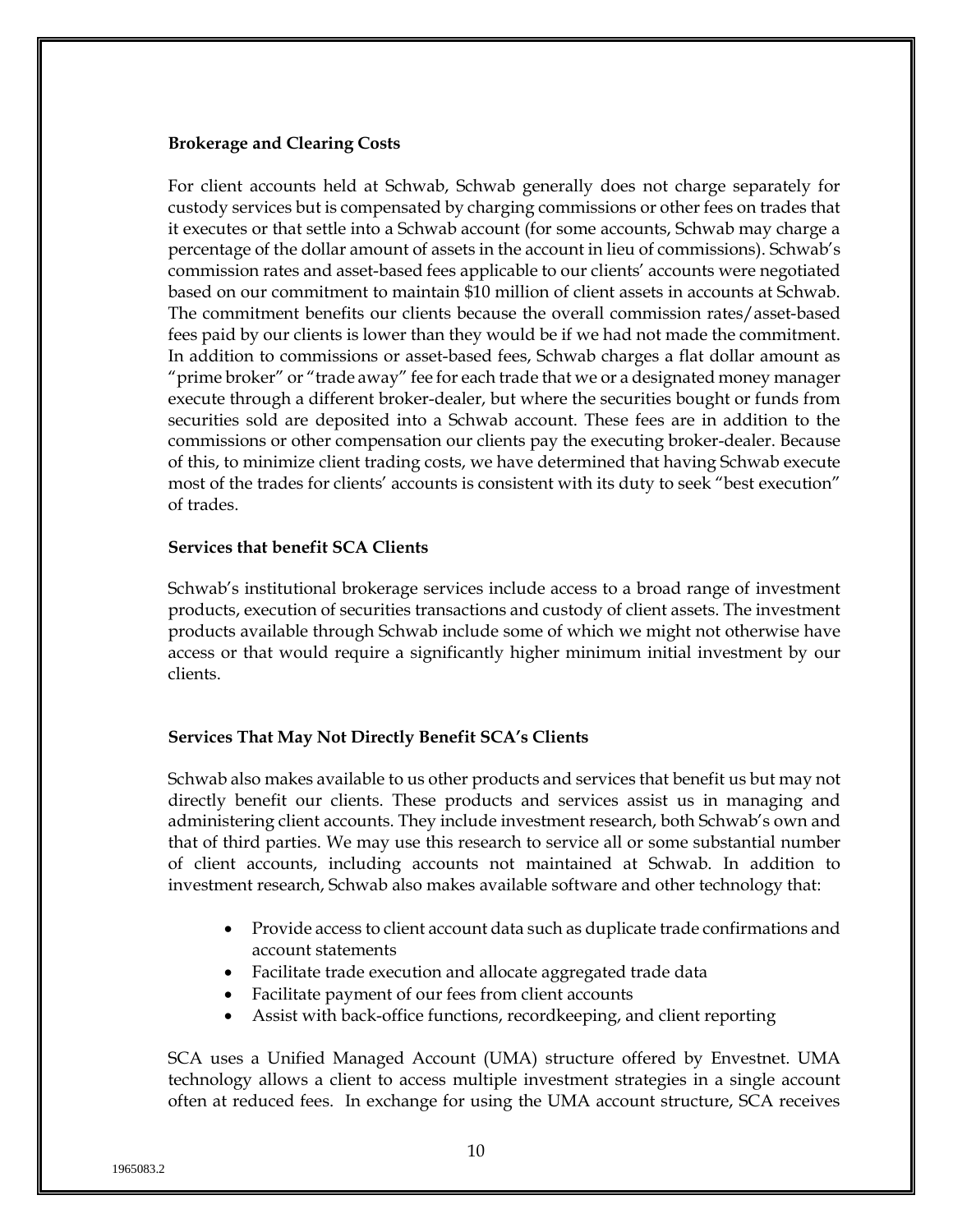due diligence services at a reduced cost. In evaluating whether to recommend that clients utilize any specific account structure, we may consider the reduction in due diligence fees as part of the total mix of factors SCA considers and not solely on the nature, cost or quality of the structure, which may create a potential conflict of interest.

#### **Services That Generally Benefit Only SCA**

Schwab also offers other services intended to help us manage and further develop our business. These services include:

- Educational conferences and events
- Technology, compliance, legal and business consulting
- Publications and conferences on practice management and business succession
- Access to employee benefits providers, human capital consultants and insurance providers

Schwab may provide some of these services itself. In other cases, it will arrange for third party vendors to provide the services to us. Schwab may also discount or waive its fees for some of these services or pay all or part of a third party's fees. Schwab may also provide us with other benefits such as occasional business entertainment of our employees.

#### **Research and Other Soft-Dollar Benefits**

SCA receives no soft dollar benefits from our broker, Schwab Institutional Investor Services.

#### **Brokerage for Client Referrals**

SCA receives no referrals from a broker-dealer or third-party in exchange for using that broker-dealer or third-party.

#### **Clients Directing Which Broker/Dealer/Custodian to Use**

SCA does not allow clients to direct brokerage.

#### **Aggregating (Block) Trading for Multiple Client Accounts**

SCA maintains the ability to aggregate (block) trade purchases across accounts. While block trading may benefit clients by purchasing larger blocks in groups, we do not feel that clients are at a disadvantage because SCA obtains best execution for its clients through its custodian.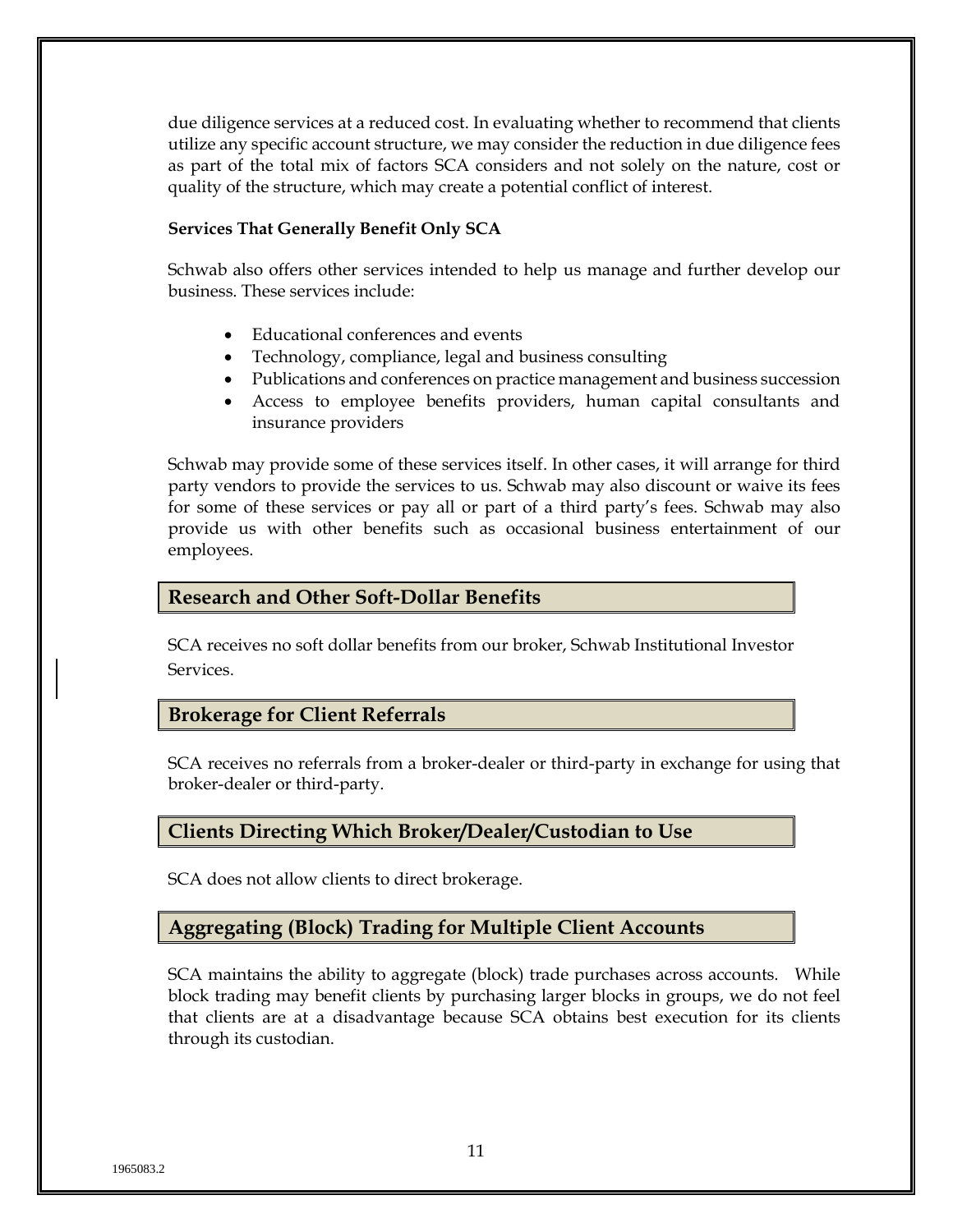## <span id="page-14-0"></span>**Item 13: Reviews of Accounts**

#### **Frequency and Nature of Periodic Reviews and Who Makes Those Reviews**

A SCA Investment Advisor is assigned to each client portfolio and is responsible for monitoring and maintaining compliance with client specific guidelines. Portfolios are reviewed regularly and at least annually. We encourage clients to meet with a representative of the firm on a regular basis to review the structure and performance of their portfolios.

#### **Factors That Will Trigger a Non-Periodic Review of Client Accounts**

More frequent informal reviews may be triggered by market conditions, news events, excess cash balances or any other event that we consider significant. Clients are encouraged to contact us whenever their financial situation changes as this may trigger an adjustment to the construction of the portfolio.

#### **Content and Frequency of Regular Reports Provided to Clients**

Each client will receive an account statement sent directly from the Custodian of their assets. In addition, we will prepare an objective investment performance review and either deliver a hard copy to clients on a quarterly basis or make it available to clients electronically on a quarterly basis. Our clients may also access their portfolio information online from the custodian's website, if desired.

## <span id="page-14-1"></span>**Item 14: Client Referrals and Other Compensation**

**Economic Benefits Provided by Third Parties for Advice Rendered to Clients (Includes Sales or Other Prizes)**

Other than the fees paid by its clients and described in item 5, SCA does not receive any economic benefit, directly or indirectly from any third-party for advice rendered to SCA clients.

SCA receives an economic benefit from Schwab in the form of the support products and services it makes available to us and other investment advisors that have their clients maintain accounts at Schwab. These products and services, how they benefit us, and related conflicts of interest are described above (see item 12 – Brokerage Practices). The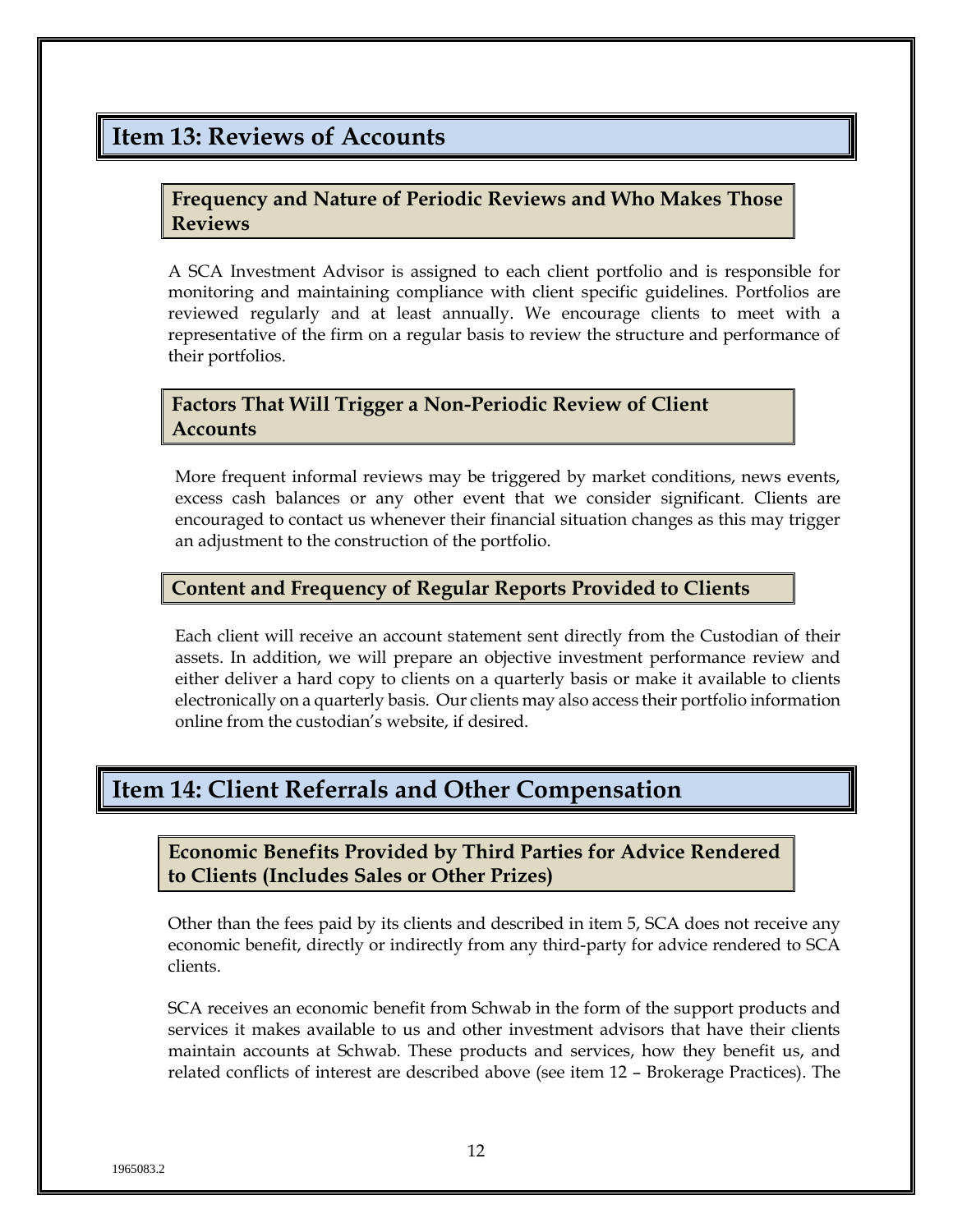availability to us of Schwab products and services is not based on giving investment advice, such as buying securities for its clients.

#### **Compensation to Non –Advisory Personnel for Client Referrals**

SCA does not directly or indirectly compensate any person who is not an SCA supervised person for client referrals.

# <span id="page-15-0"></span>**Item 15: Custody**

All client assets are held in custody by a qualified custodian. Clients will receive statements from their custodian, and we urge clients to compare statements received from the custodian with statements received from us. As part of its financial consulting service, we may be granted authority to pay client bills from client deposit or custodial accounts, or act in a fiduciary capacity. As a result, we are subject to an annual surprise audit of these funds by a qualified public accounting firm.

# <span id="page-15-1"></span>**Item 16: Investment Discretion**

For those client portfolios where we provide ongoing supervision, clients give us written discretionary authority over their accounts with respect to investment strategies and/or securities to be bought or sold and the amount of client funds invested in these strategies and / or securities to be bought or sold. We fully disclose details of this relationship to the client before commencing any advisory relationship. Clients provide us discretionary authority via a limited power of attorney in the Investment Advisory Agreement and in the contract between the client and the Custodian.

Clients may impose restrictions on our discretionary authority. However, if the restrictions prevent us from properly servicing the client account, or if the restrictions would require us to deviate from our standard suite of services, we reserve the right to terminate our relationship as investment adviser with such client.

# <span id="page-15-2"></span>**Item 17: Voting Client Securities (Proxy Voting)**

SCA can accept voting authority for client securities. When we accept voting authority for client securities, we will always seek to vote in the best interests of clients. SCA proxy voting policy ensures that proxies are voted in the best interests of the client and in a manner consistent with each client's stated investment objectives that SCA believes will maximize the client's investment return. Where the Firm is required to vote proxies, the proxies are voted by a proxy voting service on behalf of SCA per the advisory firm's recommended and our approved proxy voting procedures. Clients may obtain the voting record on client securities by